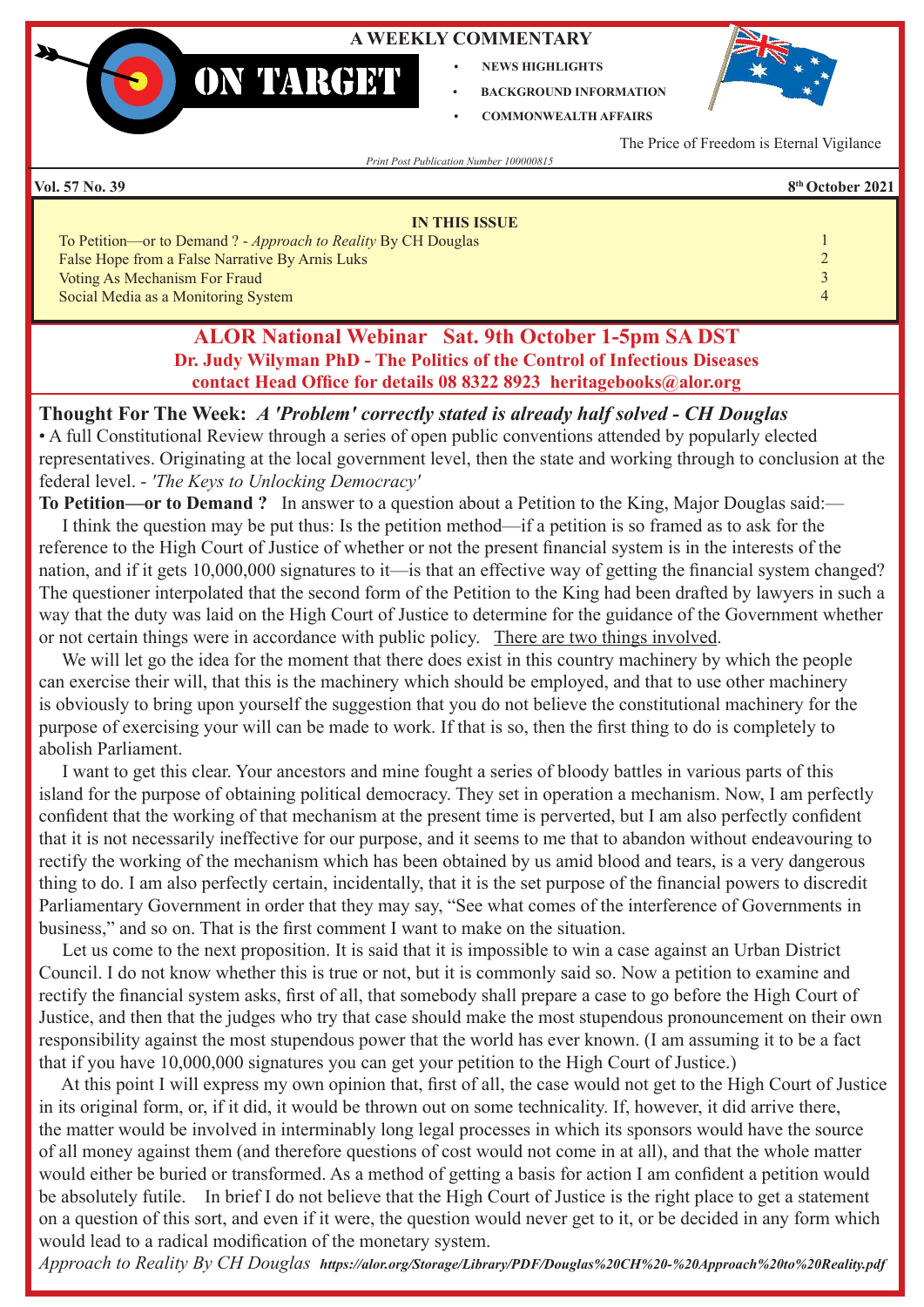# **FALSE HOPE FROM A FALSE NARRATIVE By Arnis Luks**

 This morning the Hong Kong-listed China Evergrande (3 years ago the most valuable real estate group in the world) failed to make payment and has requested a 30-day extension. China Evergrande is the world's most indebted property developer, owing more than \$US300 billion (AU\$403 billion). China holds vacant accommodation sufficient to house 90 Million people.

 Like the Chinese Wuhan virus that infected the whole world, this indebted real estate behemoth may be the catalyst for a repeat performance of the 2008 Global Financial Crisis similar to the toxic loans guaranteed by major USA banks. Under Obama those institutions were 'too big to fail' and so their debts were transferred across to the taxpaying public or forgiven entirely. Private individual debt was not forgiven, so millions went into insolvency and bankruptcy. Foreclosure property was picked up for next to nothing.

 The next financial collapse will be directed towards 'doing away with all national currencies' while simultaneously 'ushering in' Central Bank Digital Currency CBDC as Special Drawing Rights issued from the central bank of central banks: Bank of International Settlements (IMF/World Bank). This strategy, (an entirely man-controlled phenomena), to financially cripple the world to usher in this central bank currency, would financially and politically control the entire world. CH Douglas foresaw the 'end run' for power over the whole world (by those who manipulate and control the financial system), warning some 100 years ago.

 Covid lockdowns across the eastern states is accelerating Australia's own economic collapse. News items referring to some type of economic recovery for Australia are misleading if not outright mis-information. More and more businesses are closing down with increasing shops shuttered. The housing bubble in China collapsing could be the follow-on consequence of the shutdown/lockup of the West under covid tyranny.

 As a snapshot of our home spending habits, only basic necessities have been purchased for the previous nearly two years. More energy has been directed towards the garden and other fundamental food-security necessities. Confidence amongst us in the existing financial/economic system to maintain momentum is receding daily. MSM informs that any chance of an economic return to 'previous normal' is conditional on mRNA injection compliance rates – medical / economic blackmail. Our household and those in our immediate contact are not at all confident of any *bona fide* over this claim.

 This week's Fair Work Commission's 'majority' findings against a New South Wales aged care 'receptionist' have thrown 900 years of ancient freedoms and rights into the political dustbin. Our Constitution has also been driven over by this commiCzar bus. Magna Carta 1215 compelled the highest political

authority in the land to respect and observe the individual's ancient rights and freedoms. These ancient rights were previously recorded within the Coronation Charter 1100AD.

A similar argument is held in the NSW Supreme Court : Mandatory mRNA injection rules breach rights to bodily

### freedom, work, court hears *https://www.smh.com.au/national/nsw/expert-askedabout-vitamin-c-zinc-during-court-challenge-to-covid-19-vaccine-mandate-20210930-p58w09.html*

 Bodily autonomy is the most fundamental human right a person can hold. Once lost, prostitution can just as readily become a state mandate as anything else. Freedom to think, speak, travel, live and work wherever you choose; is no longer the case after this Fair Work Commission's finding. Every person's physical body now belongs to the state to do as they see fit. In fact, what the state now mandates regardless of science (truth) or physical, mental and personal predispositions, can and will be conditionally directed over your body, or you shall not be 'permitted' (issued a permit) to work.

 Any consideration in regard to a 'vaccine mandate' from an employer, the state government or the federal government, is in regard to the autonomy of your own body. I have heard reports of those who have accepted the mRNA injection based on a desire to continue travel. Others have based their injection choice on fear of covid. Considered logically towards travel, they have given up their freedom of choice (of the autonomy of their own body) over the desire, and I might add a delusional desire, to move freely about the community. This is a false hope by deceitful and manipulative mis-information - gaslighting if you like, saying one thing but doing exactly the opposite.

 I've received a video in regard to the NSW Liberal politician deciphering the Fair Work Commission findings from earlier this week. Obfuscation was the intention of this broadcast. Even one worker in one industry being required from their employer by ministerial mandate to be injected with an experimental drug, is a clear violation of their ancient rights and freedoms. That one worker represents us all. Who gave that authority to their employer or the minister when our Federal Constitution specifically rejects any authority towards medical / civil conscription.

*https://www.aph.gov.au/Parliamentary\_Business/Committees/Senate/ Legal\_and\_Constitutional\_Affairs/Dying\_with\_Dignity/Report/c03* **The medical services power**

3.6 Subsection 51(xxiiiA) of the Australian Constitution provides as follows:

 The Parliament shall, subject to this Constitution, have power to make laws for the peace, order, and good government of the Commonwealth with respect to: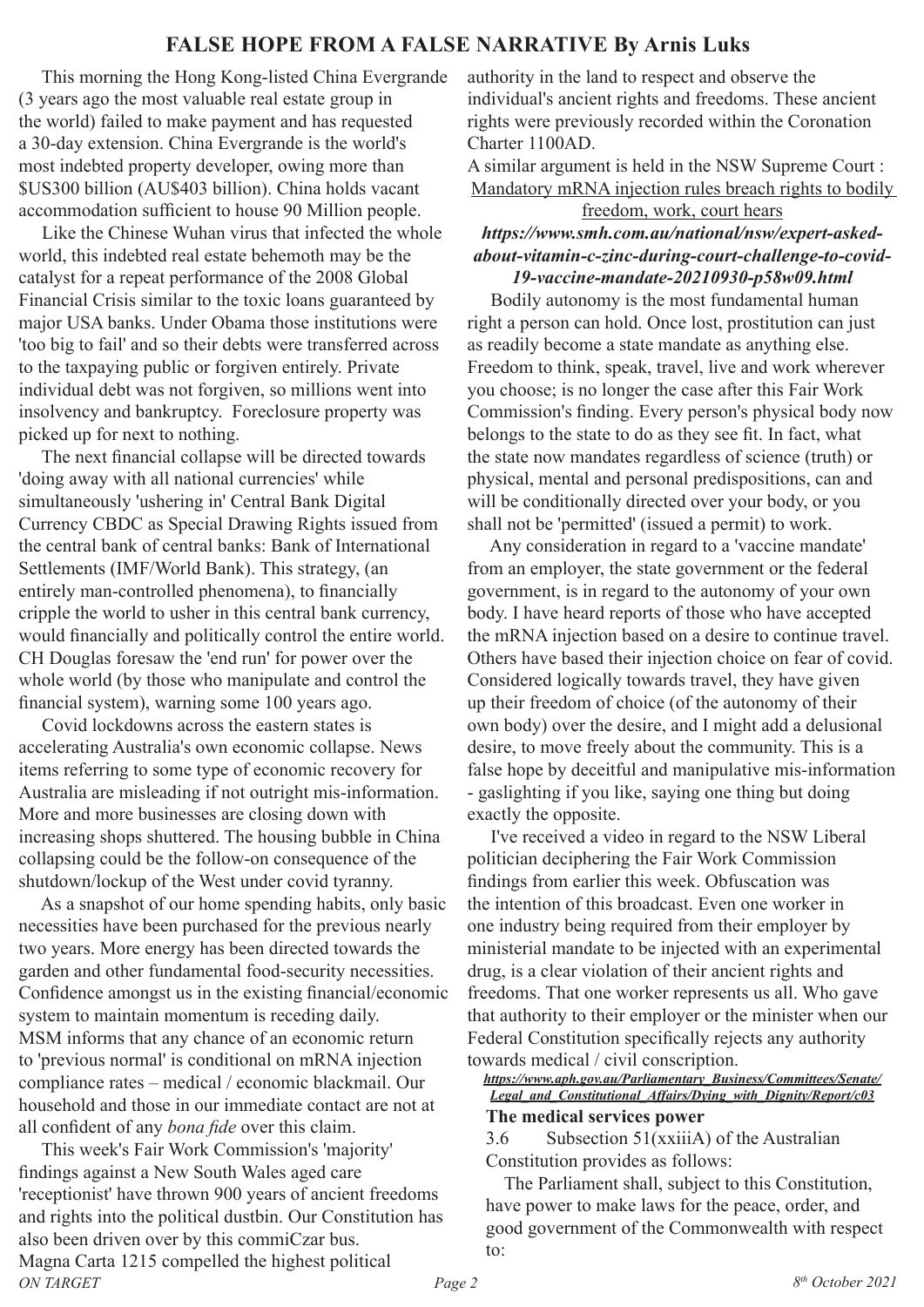(xxiiiA) the provision of maternity allowances, widows' pensions, child endowment, unemployment, pharmaceutical, sickness and hospital benefits, medical and dental services (but not so as to authorize any form of civil conscription), benefits to students and family allowances.

 Going to the courts for final adjudication has given commiCzars and Judges more power than warrant their calling. Bodily autonomy is a gift of freedom from God. **Recall Mechanism**

 It was the High Court of Australia 4:3 majority that found within the two words 'external affairs' this same type of Constitutional undoing by the Gordonbelow-Franklin Dam and later on Mabo decisions. Activist courts have deconstructed our Constitution and repeatedly demonstrated the need for a 'recall mechanism' considered within any Constitutional review - that activist judges, like anyone else on the public payroll, can be called to account to the taxpaying public (who are responsible for paying their wages). They must be held responsible just as the Voter must also be held to account - responsible. This demonstrates again the validity of the Trinitarian model: Free, but also Responsible, and in a Moral environment. All three values held in balance - none afore nor above the others. **Natural Law**

 The 'nature' of how things are and how they work best can be described as 'natural law'. We would alleviate this current chaos by understanding and seeking to obey these natural laws. The custodian of these truths - the church has gone astray from it's greatest calling by its silence.

 The Natural Law Courts were traditionally held by Lords Spiritual - House of Lords Britain. These Law-Lords would hold Natural Law Courts and then move directly into the Common Law Courts to adjudicate. Our Common Law was built around this relationship of Natural Law / Common Law association. Shakespeare's *Merchant of Venice* illustrates this relationship - Portia describes the insistence of Shylock for the payment (of Antonio's 'pound of flesh'), a central point of the play.

 Man, as a spiritual being requires more than just dictated arbitrary law. Man needs to be guided by greater than himself - God the Creator of All.

**Evolution of Thinking - The Secret Vote must now give way to the Responsible Vote / Responsible Voter**

 Political correctness has deconstructed our Rights to think and speak honestly and openly. We are compelled to reinforce lies promulgated from and through state authorities. Scientific rigour has been thrown out the door. Natural immunity as a demonstrable scientific and medical fact is openly censored. We are immersed in a dark age of (false-truth) within a medical tyranny.

*ON TARGET Page 3 8th October 2021* This totalitarian government, aided and abetted by totalitarian unions and totalitarian media, make finding a reliable source of information obscure and unintelligible.

That one worker represents us all. Our courts are now as much part of the problem as our parliaments. Totalitarianism is around every corner.

 Our universities fail to provide the necessary scientific rigour over the actual history of disease management by improved sanitation, healthy food and clean water. These infrastructure projects were the basis of disease reduction to today's levels around the 1950s across the developed world; prior to the introduction of vaccines. Universities, by their silence on these historical facts, are complicit in this subterfuge. They do the work of their benefactors. It is that straight forward, falsity is everywhere. **Voting As Mechanism For Fraud** - Software Anomalies MP Ms Fiona Simpson (LNP Maroochydore Qld) reported to Peta Credlin Sky News in December 2020 : *https://youtu.be/UikeZPhUtk4* and on her website here: *https://www.fionasimpson.com.au/queensland-electoralsystem-at-risk/* on significant security issues with the use of Chinese based coders for the Electoral Commission of Queensland's voting software.

#### **Mail in Ballots as Fraud**

#### ABC election broadcast found here: *https://www.facebook.com/abcinbrisbane/videos/ queensland-election-2020/737208480203485/*

 During the broadcast of the real-time Queensland election 2020 James Ashby (PHON spokesperson) reports of 30+% of disallowed postal votes due to only one signature on the outside envelope. Similar situations of singular signature postal ballots occurred in USA to the tune of hundreds of thousands being accepted by election officials for some of the most important Presidential Election swing states.

Building on of postal vote anomalies, at 3:07:00 National Sen. Susan McDonald adds that 50% of postal votes arrived late or not at all, blaming Australia Post. This comment can go either way if you think about it... The *modus operandi* of postal vote fraud is there if you take the time to look and compare these systemic election anomalies across different Nations and State elections. **Electronic Tabulating As Fraud**

 Several times during the ABC broadcast Antony Green mentions anomalies in the digital feed coming not only into his studio, but across the system. At 3:22:48 of the broadcast you are able to hear Antony Green's comments, especially 'as then' unseen preference flows. Am I suggesting a rigged election for Queensland? The algorithm-adjusting the 'ratio of fraudulent counting' can be adjusted in real time. This is reinforced in light of the Sidney Powell original allegations and recent investigative 'findings' towards the systemic electronic and mail-in fraud of the USA Presidential Election across key swing-states. Sydney Powell argues collusion, not just between Democrats and Republicans, but between the CIA and the Communist Party of China.

### **Preferential Voting as Fraud**

Preferential voting was originally introduced as